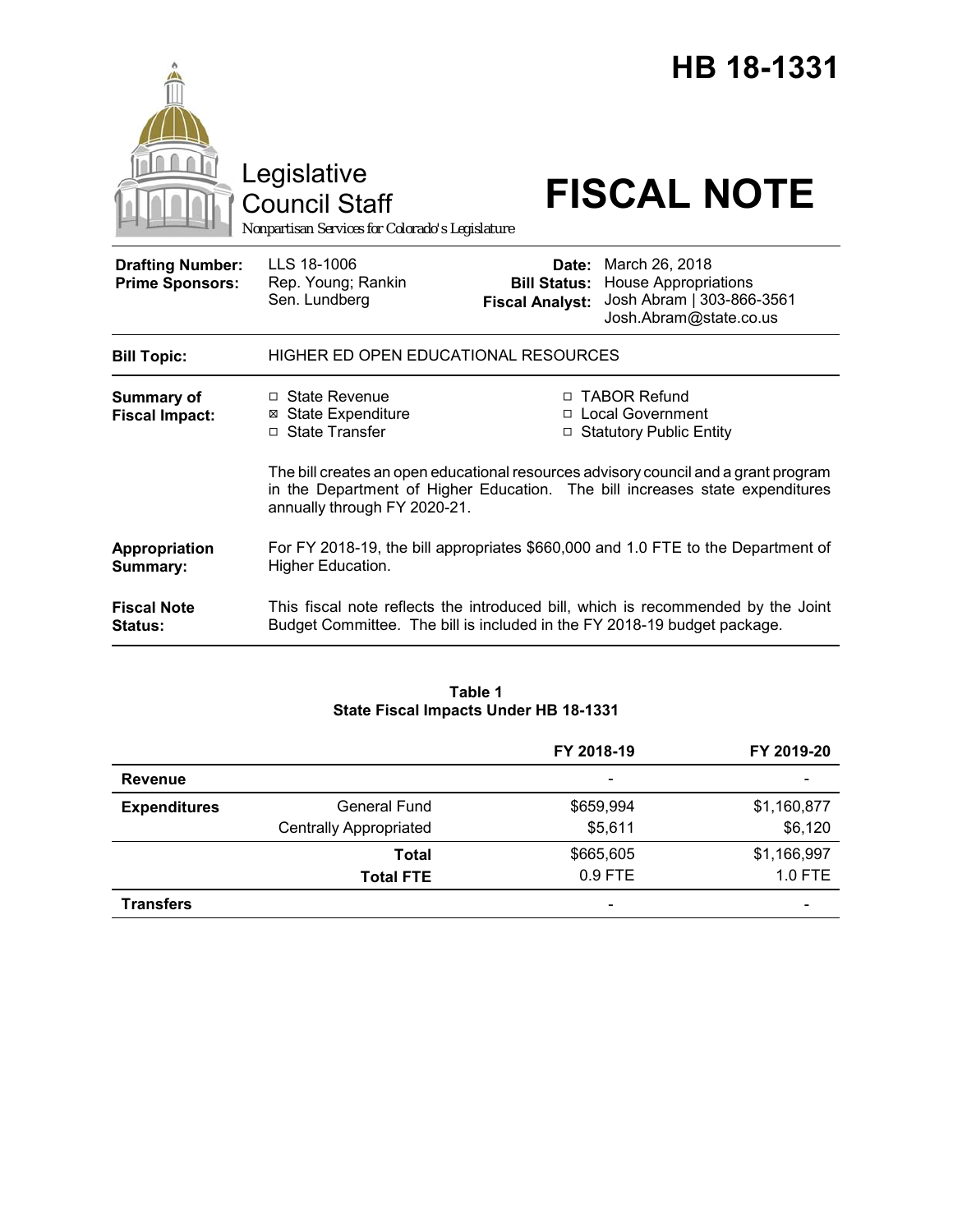March 26, 2018

## **Summary of Legislation**

The bill creates the Colorado Open Educational Resources Council (council) in the Department of Higher Education (DHE). Open educational resources are high-quality teaching, learning, and research resources that reside in the public domain or have been released under an intellectual property license that permits their free use and repurposing by others and may include other resources that are legally available to students for free or very low cost.

The bill specifies the council's appointment, membership and terms of service. The council is required to:

- recommend statewide policies for the promotion, creation and use of open educational resources;
- develop informational materials, facilitate professional development for faculty and staff at institutions of higher education, and create a website;
- convene an annual open educational resources conference for educators and convene other regular meetings, workshops, conferences or webinars for other interest groups;
- implement the grant program; and
- make annual reports to the General Assembly.

The bill creates the Open Educational Resources Grant Program in the DHE to provide funding to public institutions of higher education, faculty, and staff to create and expand open educational resources. The council, working with DHE, is required to develop application procedures and time lines, review and evaluate grant applications, and make recommendations for grant awards to the Colorado Commission on Higher Education (CCHE). The CCHE makes final award decisions. Grant recipients are required to provide specified information concerning the effectiveness of grant-funded programs. The council must include a summary of this information in the required annual legislative report.

The CCHE must adopt guidelines requiring that public institutions of higher education, beginning in the fall of 2021, inform students of courses that use open educational resources. Any unspent appropriations made to the DHE for the council and the grant program remain with the department at the end of each fiscal year and are continuously appropriated. The council and the grant program are repealed, effective November 1, 2021.

## **Background**

Senate Bill 17-258 created a one-year open educational resources council to provide recommendations to the General Assembly. Consistent with the existing council's recommendations, this bill establishes a three-year initiative for expanding open educational resources statewide.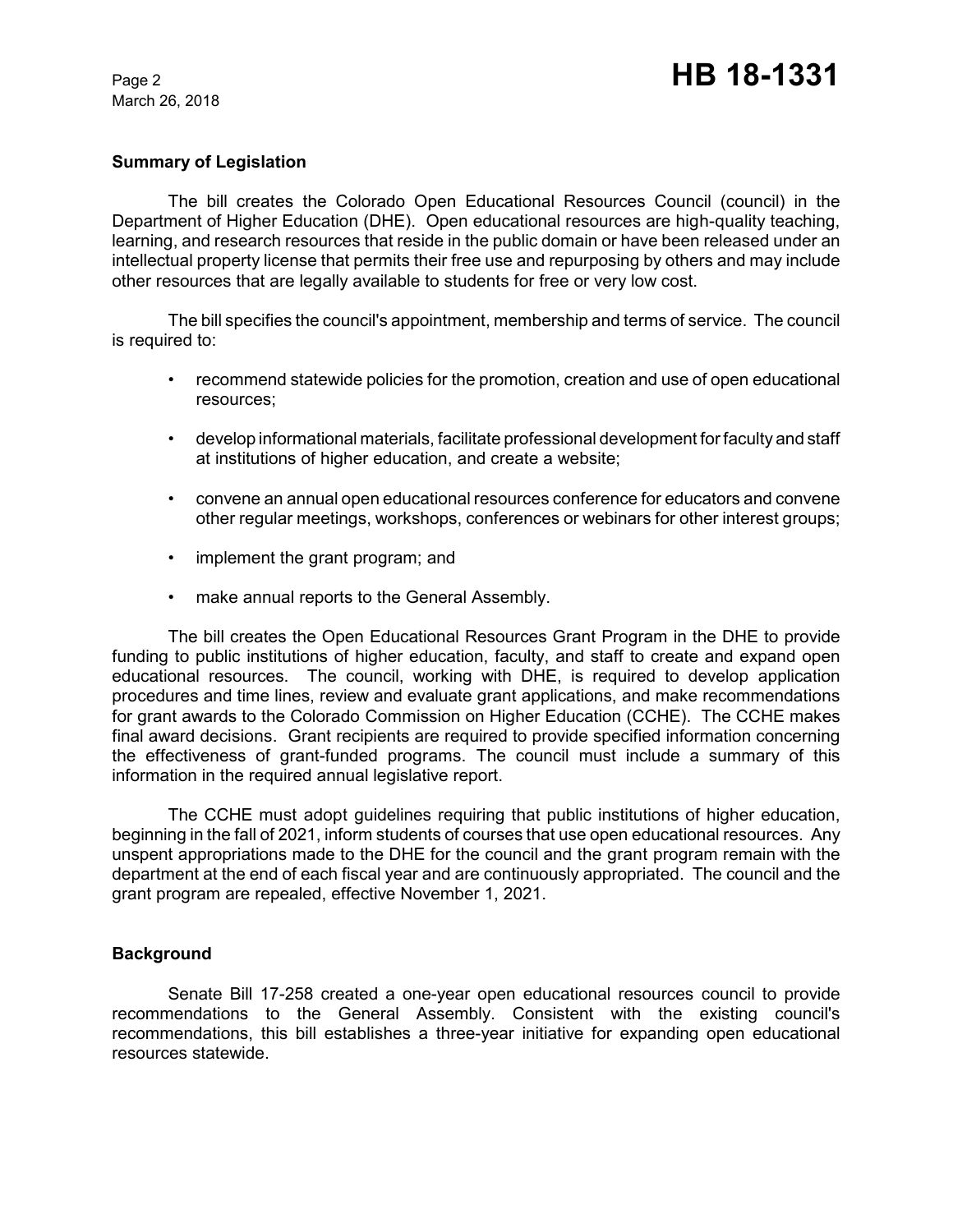March 26, 2018

## **State Expenditures**

For FY 2018-19, the bill increases state expenditures by \$665,605 and 0.9 FTE. For FY 2019-20, state expenditures increase by \$1,166,977 and 1.0 FTE. Estimates in Table 2 are based on the budget recommended by the existing open educational resources council, adjusted for fiscal note common policies, and for the General Fund pay date shift. Actual expenditures will be determined based on decisions made by the council depending on available appropriations.

|                                                    | FY 2018-19 | FY 2019-20     |
|----------------------------------------------------|------------|----------------|
| <b>Department of Higher Education</b>              |            |                |
| <b>Personal Services</b>                           | \$61,441   | \$67,027       |
| <b>Operating Expenses and Capital Outlay Costs</b> | \$5,653    | \$950          |
| <b>Open Education Resource Grants</b>              | \$500,000  | \$1,000,000    |
| Information Materials / Web Development            | \$40,000   | \$40,000       |
| <b>Council Expenses</b>                            | \$2,900    | \$2,900        |
| Annual Conference and Workshops                    | \$50,000   | \$50,000       |
| Centrally Appropriated Costs*                      | \$5,611    | \$6,120        |
| FTE - Personal Services                            | $0.9$ FTE  | $1.0$ FTE      |
| <b>Total Cost</b>                                  | \$665,605  | \$1,166,997    |
| <b>Total FTE</b>                                   | $0.9$ FTE  | <b>1.0 FTE</b> |

## **Table 2 Expenditures Under HB 18-1331**

 *\* Centrally appropriated costs are not included in the bill's appropriation.*

**Program administration.** The DHE will have increased administrative costs to support the new council and manage the grant program. In addition to 1.0 FTE personal service costs and standard operating expenses, new state expenditures are incurred to develop information materials and web resources, and to convene workshops and conferences for higher education faculty and staff. The advisory council will have travel and other related reimbursement expenses.

**Centrally appropriated costs.** Pursuant to a Joint Budget Committee policy, certain costs associated with this bill are addressed through the annual budget process and centrally appropriated in the Long Bill or supplemental appropriations bills, rather than in this bill. These costs, which include employee insurance and supplemental employee retirement payments, are estimated to be \$5,611 in FY 2018-19 and \$6,120 in FY 2019-20.

### **Effective Date**

The bill takes effect upon signature of the Governor, or upon becoming law without his signature.